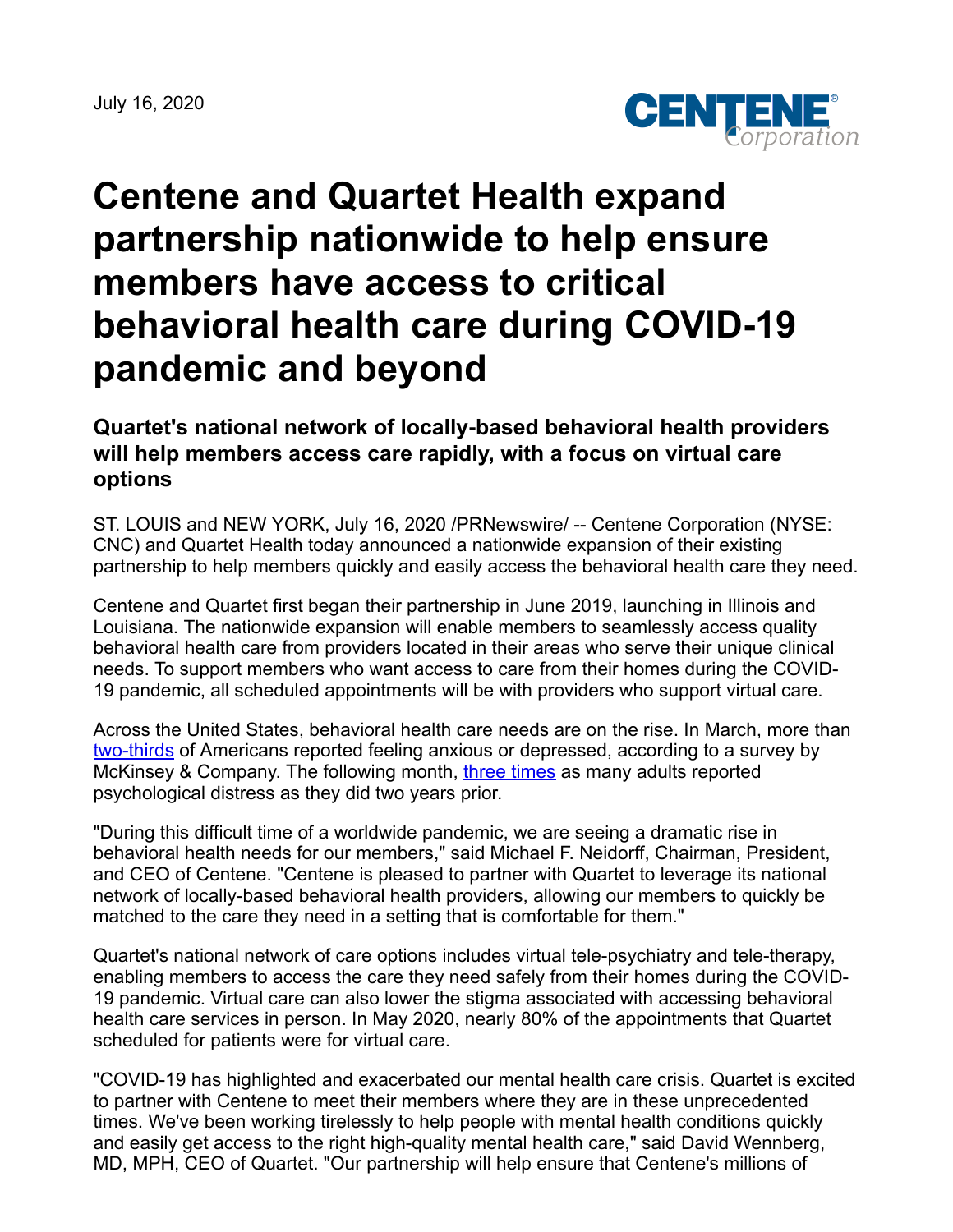members will get the behavioral health care they need through a network of mental health providers that have virtual care capabilities, and are local to their area."

Quartet's HIPAA-compliant technology platform will integrate with Centene's population health software, making it simple for Care Managers and Utilization Managers to refer members to Quartet for behavioral health care, track member progress, and collaborate with the referred behavioral health providers -- all within their existing workflows.

"We are pleased to expand our partnership with Quartet and further equip Centene's Care Managers with the resources they need to support our members' whole health," said Brett Hart, Chief Behavioral Health Officer of Centene Corporation. "In Illinois and Louisiana, we have seen success with Care Managers using the Quartet platform to help members get the behavioral health care they need, including cutting down the time it takes for members to attend a behavioral health appointment by 41%."

## **About Centene Corporation**

Centene Corporation, a Fortune 50 company, is a leading multi-national healthcare enterprise that is committed to helping people live healthier lives. The Company takes a local approach – with local brands and local teams - to provide fully integrated, high-quality, and cost-effective services to government-sponsored and commercial healthcare programs, focusing on under-insured and uninsured individuals. Centene offers affordable and highquality products to nearly 1 in 15 individuals across the nation, including Medicaid and Medicare members (including Medicare Prescription Drug Plans) as well as individuals and families served by the Health Insurance Marketplace, the TRICARE program, and individuals in correctional facilities. The Company also serves several international markets, and contracts with other healthcare and commercial organizations to provide a variety of specialty services focused on treating the whole person. Centene focuses on long-term growth and the development of its people, systems and capabilities so that it can better serve its members, providers, local communities, and government partners.

### **About Quartet Health**

Quartet Health is a healthcare technology and services company on a mission to improve the lives of people with mental health conditions. We connect people to the right care at the right time. Our collaborative technology and range of services bring together physicians, mental health providers, and insurance companies to effectively improve patients' health and drive down healthcare costs. Backed by \$160.5MM in venture funding from top investors like Oak HC/FT, GV (formerly Google Ventures), F-Prime Capital Partners, Polaris Partners, Deerfield Management, Centene Corporation, and Echo Health Ventures, Quartet is headquartered in NYC and is currently operating in several markets across the United States — Pennsylvania, Washington, Northern California, New Jersey, North Carolina, Louisiana, and Illinois.

### **Forward-Looking Statements**

*All statements, other than statements of current or historical fact, contained in this press release are forward-looking statements. Without limiting the foregoing, forward-looking statements often use words such as "believe," "anticipate," "plan," "expect," "estimate," "intend," "seek," "target," "goal," "may," "will," "would," "could," "should," "can," "continue" and other similar words or expressions (and the negative thereof). Centene (the Company, our, or we) intends such forward-looking statements to be covered by the safe-harbor provisions for forward-looking statements contained in the Private Securities Litigation Reform Act of 1995, and we are including this statement for purposes of complying with these safe-harbor provisions. In particular, these statements include, without limitation,*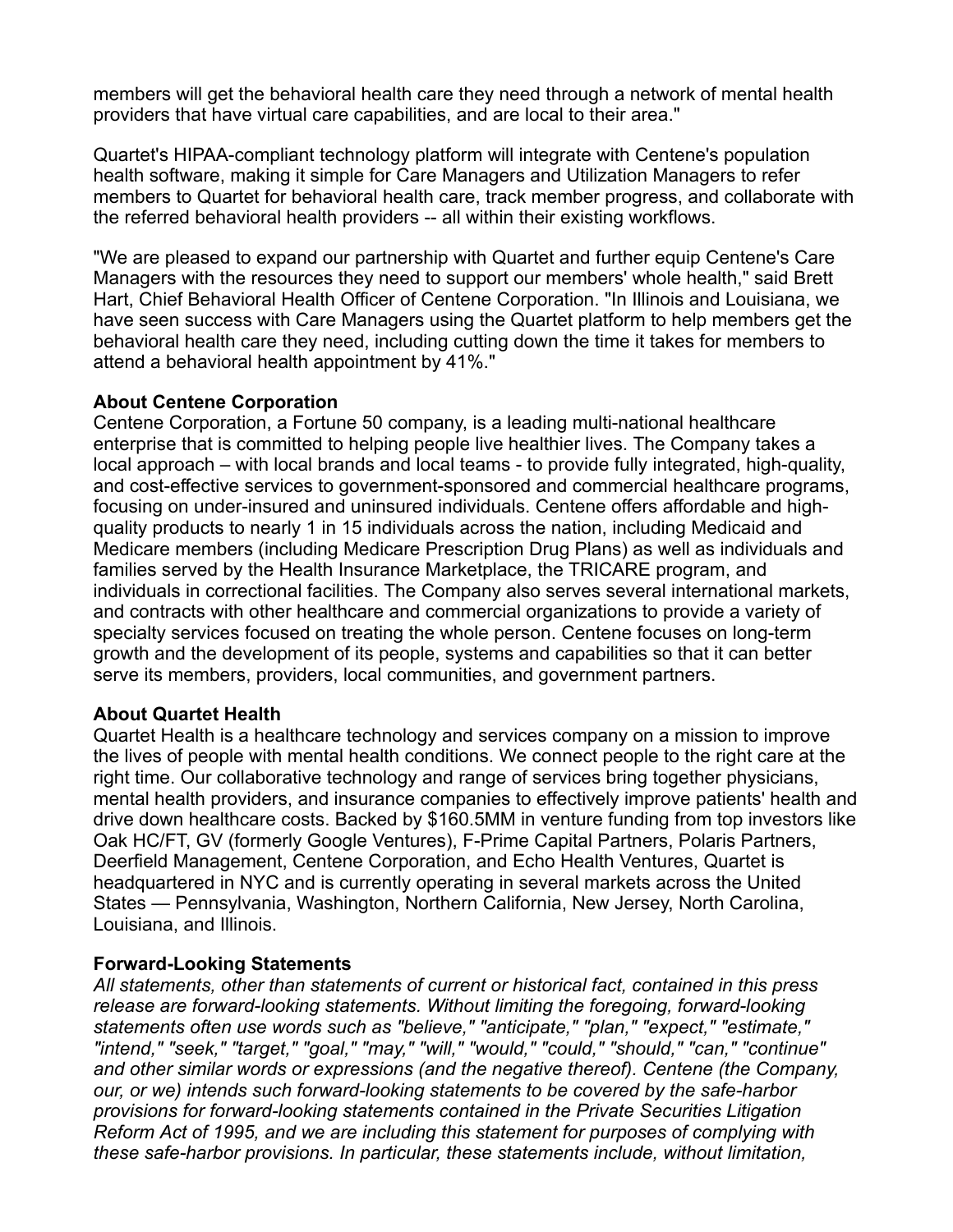*statements about our future operating or financial performance, market opportunity, growth strategy, competition, expected activities in completed and future acquisitions, including statements about the impact of our recently completed acquisition (the WellCare Acquisition) of WellCare Health Plans, Inc. (WellCare), other recent and future acquisitions, investments and the adequacy of our available cash resources. These forward-looking statements reflect our current views with respect to future events and are based on numerous assumptions and assessments made by us in light of our experience and perception of historical trends, current conditions, business strategies, operating environments, future developments and other factors we believe appropriate. By their nature, forward-looking statements involve known and unknown risks and uncertainties and are subject to change because they relate to events and depend on circumstances that will occur in the future, including economic, regulatory, competitive and other factors that may cause our or our industry's actual results, levels of activity, performance or achievements to be materially different from any future results, levels of activity, performance or achievements expressed or implied by these forward-looking statements. These statements are not guarantees of future performance and are subject to risks, uncertainties and assumptions. All forward-looking statements included in this press release are based on information available to us on the date hereof. Except as may be otherwise required by law, we undertake no obligation to update or revise the forward-looking statements included in this press release, whether as a result of new information, future events or otherwise, after the date hereof. You should not place undue reliance on any forward-looking statements, as actual results may differ materially from projections, estimates, or other forward-looking statements due to a variety of important factors, variables and events including but not limited to: the impact of COVID-19 on global markets, economic conditions and the healthcare industry and our results of operations, which is unknown; uncertainty as to our expected financial performance following completion and integration of the WellCare Acquisition; the possibility that the expected synergies and value creation from the WellCare Acquisition will not be realized, or will not be realized within the expected time period; the risk that unexpected costs will be incurred in connection with the integration of the WellCare Acquisition or that the integration of WellCare will be more difficult or time consuming than expected; unexpected costs, charges or expenses resulting from the WellCare Acquisition; the inability to retain key personnel; disruption from the completion of the WellCare Acquisition, including potential adverse reactions or changes to business relationships with customers, employees, suppliers or regulators, making it more difficult to maintain business and operational relationships; the risk that we may not be able to effectively manage our expanded operations; our ability to accurately predict and effectively manage health benefits and other operating expenses and reserves; competition; membership and revenue declines or unexpected trends; changes in healthcare practices, new technologies, and advances in medicine; increased healthcare costs; changes in economic, political or market conditions; changes in federal or state laws or regulations, including changes with respect to income tax reform or government healthcare programs as well as changes with respect to the Patient Protection and Affordable Care Act and the Health Care and Education Affordability Reconciliation Act, collectively referred to as the Affordable Care Act (ACA) and any regulations enacted thereunder that may result from changing political conditions or judicial actions, including the ultimate outcome in "Texas v. United States of America" regarding the constitutionality of the ACA; rate cuts or other payment reductions or delays by governmental payors and other risks and uncertainties affecting our government businesses; our ability to adequately price products on the Health Insurance Marketplaces and other commercial and Medicare products; tax matters; disasters or major epidemics; the outcome of legal and regulatory proceedings; changes in expected contract start dates; provider, state, federal and other contract changes and timing of regulatory approval of contracts; the expiration, suspension, or termination of our contracts with federal or state governments (including but not limited to Medicaid, Medicare,*